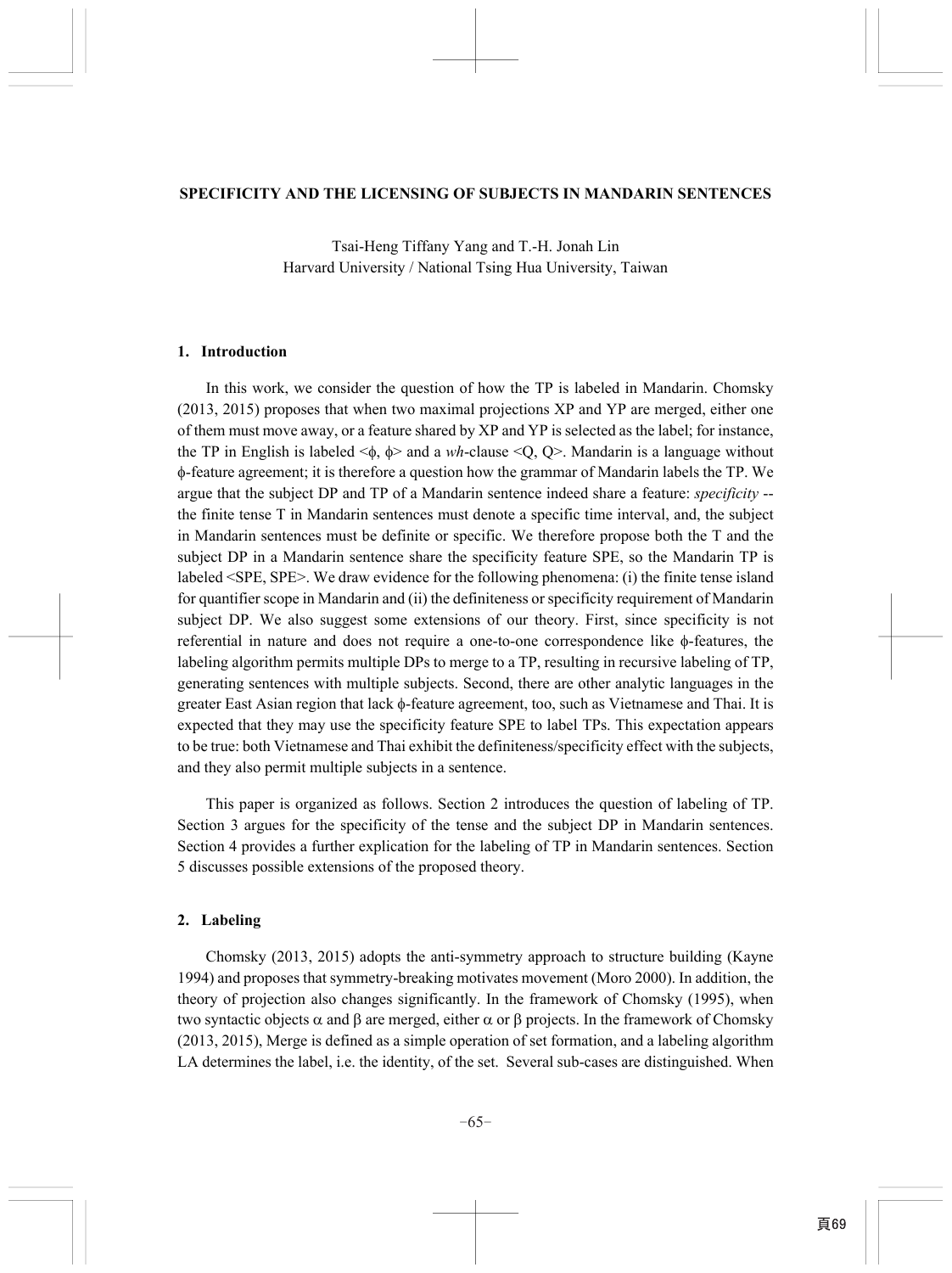a head H is merged with a maximal projection XP, the head H projects and labels the new syntactic object. When two maximal projections XP and YP are merged, one of two situations happens. In the first situation, since XP and YP form a symmetrical structure, LA cannot determine the label of the resulting syntactic object, and one of the two maximal projections must be moved away to break the symmetrical structure. Suppose that XP moves. This leaves YP in place, and the label of the structure is still YP. An example is the merger of the external argument to  $vP$ , as in (1).

(1) 



In the second situation, a *criterial feature* is retrieved from both XP and YP; the feature helps to "freeze" XP in place and serves to label the resulting syntactic object (Rizzi 2010, 2016; Chomsky 2013, 2015). TP and interrogative CP are examples. Chomsky (2013, 2015) suggests that the external argument (the subject DP) and the TP to which it is merged share the φ-features, so the TP in English is labeled as  $\leq b$ ,  $\phi$ , as in (2). In an interrogative CP, where a *wh*-phrase is merged to a CP, the feature Q is shared by both the *wh*-phrase and the interrogative C. Thus, an interrogative CP is labeled  $\langle Q, Q \rangle$ , as shown in (3).

(2)

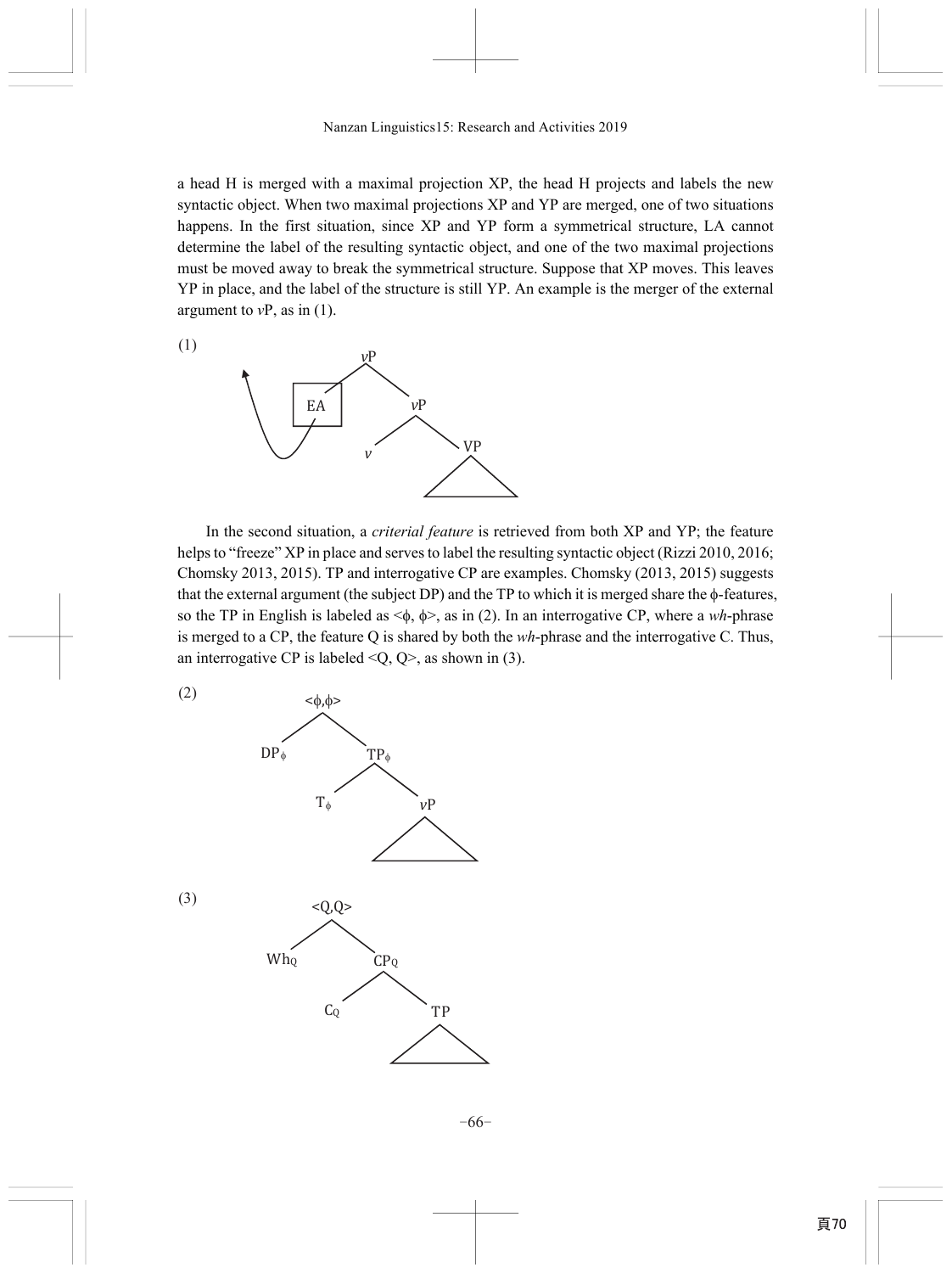Now we ask the following question. In languages that have no ϕ-feature agreement, how can a TP be labeled? Mandarin (and other analytic languages such as Vietnamese and Thai) is known to lack both case and agreement (Markman 2009, Lin 2011). Mandarin is argued to have syntactic tense (Sybesma 2007, Lin 2011, 2015), which projects a TP. How is the Mandarin TP labeled? What feature helps to freeze the external argument as it is merged to TP?

 We suggest that the feature is *specificity*. In particular, we propose that a finite tense in a Mandarin sentence must be specific, and the subject DP of a Mandarin sentence must be definite or specific, too. It is the feature of specificity, SPE, in the subject DP and the finite T that labels the TP in Mandarin.<sup>1</sup> See (4), in which TP is labeled  $\leq$ SPE, SPE>.



In the next section, we will argue for the specificity of the finite T and the subject DP in Mandarin sentences.

## **3. Specificity of T and subject DP in Mandarin sentences**

In this section, we look into two sets of phenomena in Mandarin sentences: (i) the finite tense island for quantifier scope and (ii) the subject definiteness/specificity.

# **3.1. The subject-object asymmetry in quantificational scope**

A proposal of Lin (2013) provides evidence for the specificity of the tense in Mandarin sentences. Lin (2013) observes that, though a finite sentence in Mandarin with a quantificational subject and a quantificational object does not exhibit scope ambiguity, they may exhibit scope ambiguity in a nonfinite clause, e.g. the complement clause of a subjunctive verb. Look at the following examples.

|  | (5) a. Mou-yige yisheng zhaogu mei-yige                                                  |  |  |                                | bingren. |  |  |  |
|--|------------------------------------------------------------------------------------------|--|--|--------------------------------|----------|--|--|--|
|  | certain-one.CL doctor                                                                    |  |  | take.care every-one.CL patient |          |  |  |  |
|  | 'A certain doctor took care of every patient.' $(\exists \forall x, *\forall z \exists)$ |  |  |                                |          |  |  |  |

-

<sup>&</sup>lt;sup>1</sup> Our current analysis does not directly account for how a non-finite TP or a stative sentence in MC is labeled. We will see how our analysis for labeling finite MC TP can account for them for future research.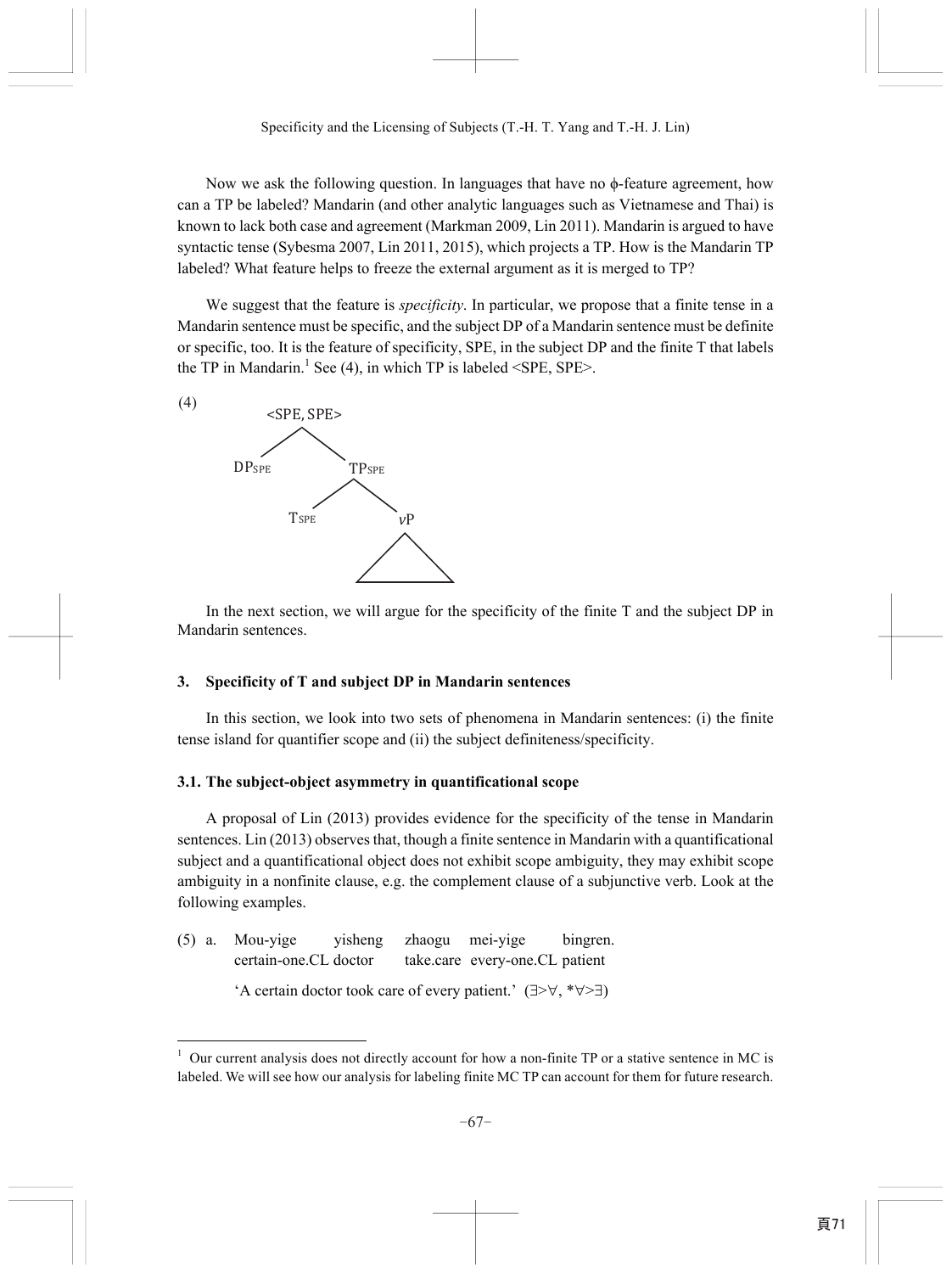b. Yuanzhang yaoqiu mou-yige yisheng zhaogu director ask certain-one.CL doctor take.care mei-vige bingren. every-one.CL patient

'The director asked that a certain doctor take care of every patient.'  $(\exists \forall, \forall \exists)$ 

In  $(5a)$ , the existential subject asymmetrically scopes over the universal object. In  $(5b)$ , where the same clause as (5a) is embedded under the subjunctive verb *yaogiu* 'ask', either the existential subject or the universal object may take the wide scope over the other. A major difference between  $(5a)$  and  $(5b)$  is that, in  $(5a)$ , the quantifiers occur in a finite context, whereas in  $(5b)$ , they occur in a nonfinite context. Scope ambiguity arises in  $(5b)$  but not in  $(5a)$ . Lin  $(2013)$  provides the following explanation for this contrast. It is assumed that the finite tense in Mandarin sentences denotes a specific time interval, and the projection of the tense, namely TP, constitutes a *specificity island* and exhibits the specificity condition effect (see Fiengo and Higginbotham 1981 and Manzini 1992, among others; see also Huang 1982 for the proposal of factive island). The parametric difference between English and Mandarin, according to Lin  $(2013)$ , is that the tense in English sentences is located in C (and is inherited by T; see Chomsky 2013, 2015), whereas the tense in Mandarin sentences is located in T. As a consequence, TP is a specificity island in Mandarin, while CP is a specificity island in English. Since a quantificational object needs to QR to TP to out-scope the subject, when a quantificational object in a Mandarin sentence ORs to TP, it necessarily violates the specificity condition (as adjunction to TP amounts to moving outside of TP, as not all segments of the category TP dominates the quantifier; see May 1985, Chomsky 1986, Kayne 1994, among others). Thus, a quantificational object in a Mandarin sentence can only OR to vP and take the narrow scope relative to the subject. In sentences like  $(5b)$ , on the other hand, the quantificational subject and object are in an embedded clause with a subjunctive tense. Since the subjunctive tense denotes an indefinite future-oriented time rather than a specific time interval, a subjunctive clause does not form a specificity island. So, the embedded quantificational object can QR to the embedded TP and scope over the embedded subject. See the following examples for demonstration.

- (6) a.  $\cdot$  [<sub>TP</sub> Object<sub>i</sub> [<sub>TP</sub> Subject T<sub>FINITE</sub> [<sub>vP</sub> ... Verb  $e_i$ ]]] (Violating the specificity condition)
	- b.  $[TP\text{ Object}_i | TP\text{ Subject} \text{Two-FINITE } [vP \text{ ... } \text{Verb } e_i]]]$ (Not violating the specificity condition)

What is important is that, if  $Lin's$  (2013) theory is correct, the tense of a finite clause in Mandarin must be specific, because only a specific head projects a specificity island. Thus, this provides evidence for the proposal that the tense in Mandarin sentences is specific.

## 3.2. Definite/specific subjects

Li and Thompson (1981: 20) note that subjects, topics, and objects that are pre-posed to pre-verbal positions in Mandarin sentences need to be definite or specific. For example, the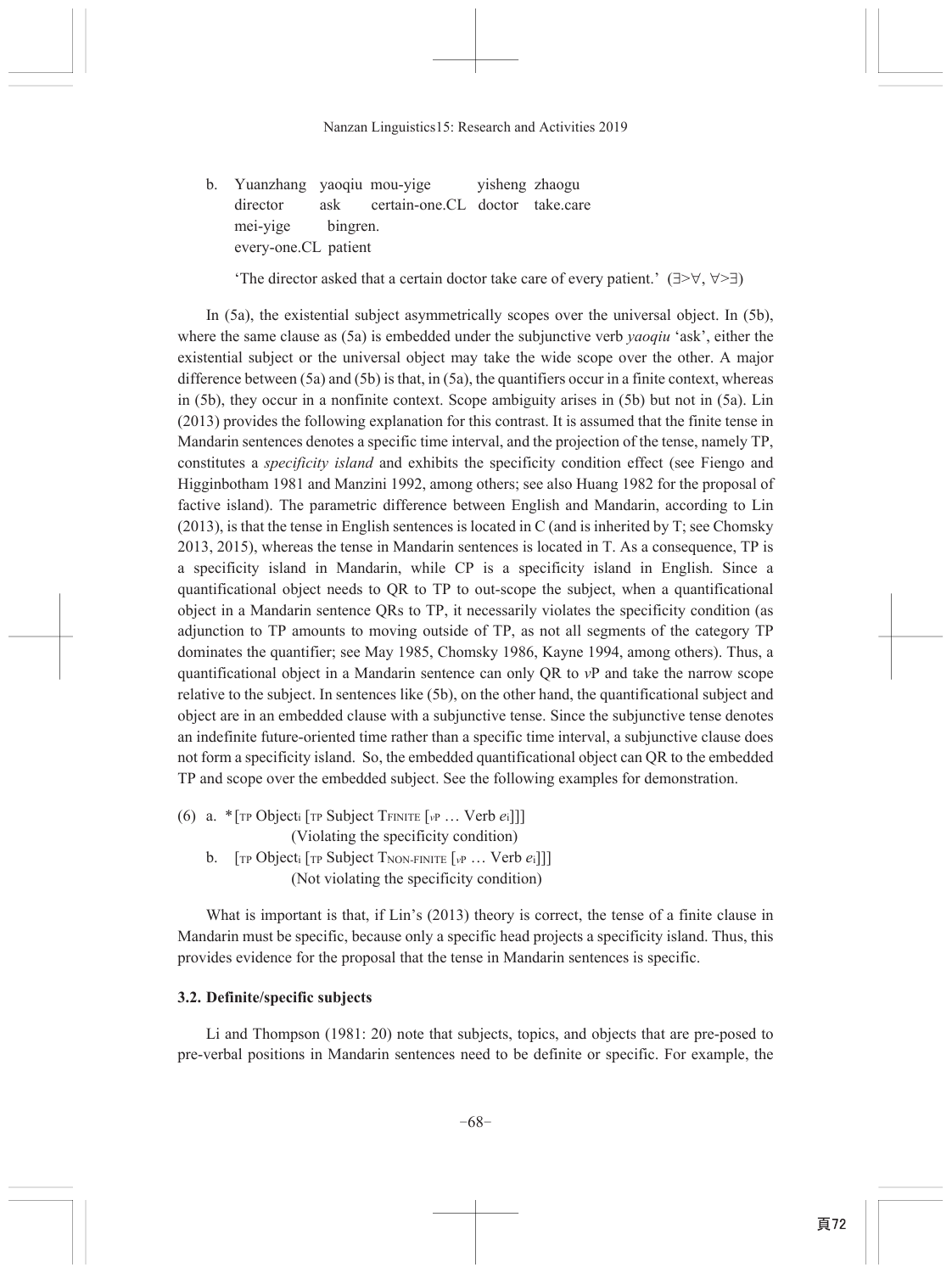unaccusative verb *lai* 'come' in the following sentences may take the theme argument *ren* 'person' either pre-verbally or post-verbally, but *ren* has to be interpreted as definite when it appears pre-verbally.

- (7) a. Ren lai le. person come PERF 'The person(s) has/have come.'
	- b. Lai-le ren le. come-PERF person PERF

'Some person(s) has/have come.'

Tsai (2001: 129-130) also observes that an indefinite numeral subject is unacceptable in Mandarin, in sharp contrast with the case of  $English:$ <sup>2</sup>

- (8) A man arrived yesterday.
	- a. A certain man arrived yesterday. (specific)
	- b. One man (rather than two) arrived yesterday. (nonspecific)
- (9) ?Akiu yiwei yige ren dao le Akiu thought one.CL person arrive PERF

'Akiu thought a certain person arrived.' (?specific reading; \*nonspecific reading)

These phenomena show that Mandarin does not permit non-specific or indefinite subjects. The subjects must be either definite or specific. $3$ 

 To conclude, we have shown that the tense of the Mandarin sentences is specific, and the subject of Mandarin sentences is definite of specific. Thus, specificity is a shared feature of T and the subject DP of Mandarin sentences.

- (i) a. Sanzhi gunzi gou ni da ta ma? three.CL stick enough you hit him Q 'Are three sticks enough for you to hit him (with)?'
	- b. Sange baomu jiu zhaogu ni yige xiaohai a? three.CL babysitter only care you one child PART
		- 'Three babysitters took care of you, only one child?'

For details, see (Li 1998).

<sup>&</sup>lt;sup>2</sup> The grammatical judgments of  $(7)$ - $(8)$  are from Tsai (2001).

 $3$  An exception is predicates that semantically license a quantity subject. The following examples are from Li (1998: 695).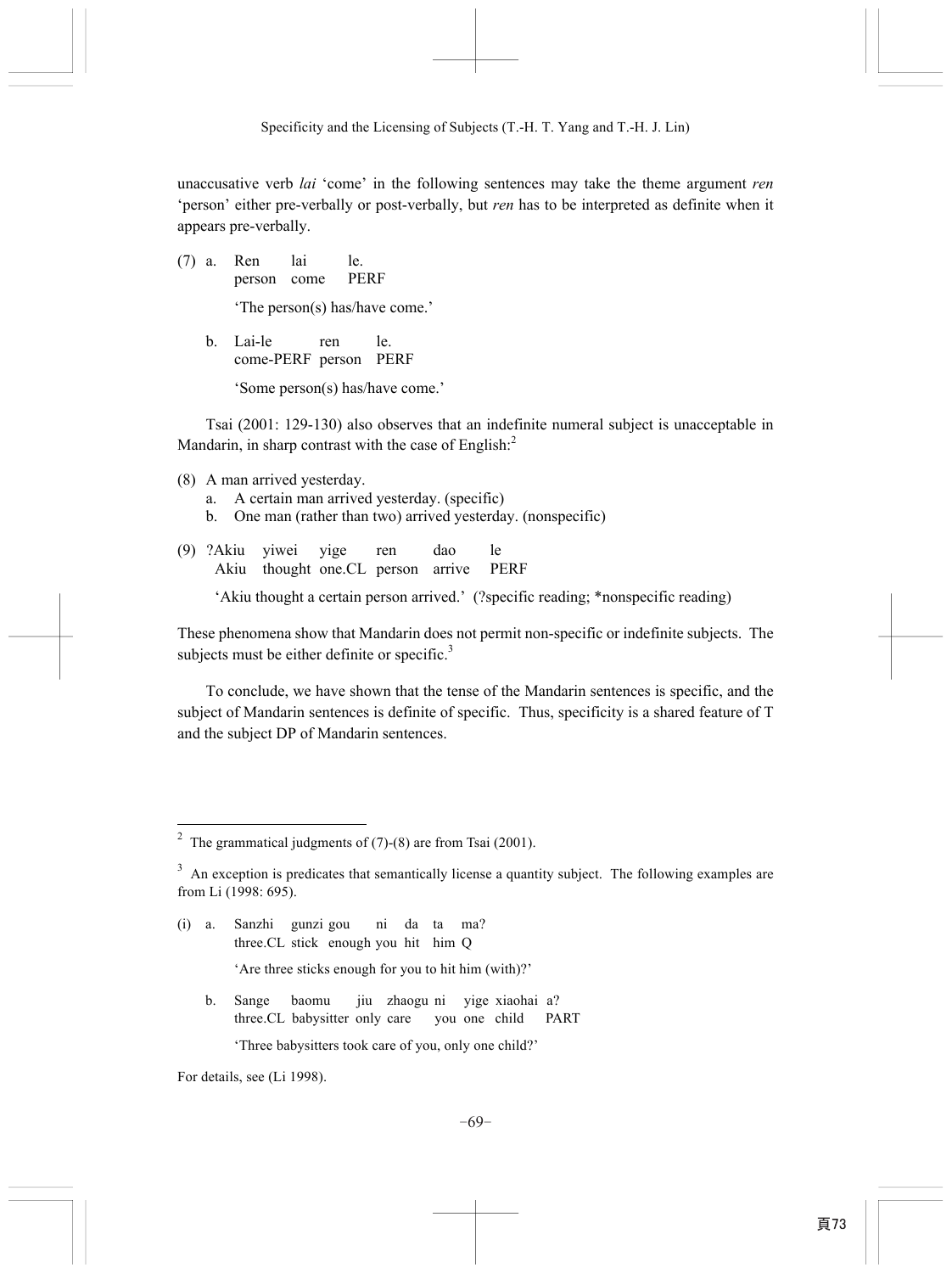### **4. Specificity as the label of Mandarin TP**

Having shown that specificity is a shared feature of T and the subject DP of Mandarin sentences, we propose that the feature of specificity, SPE, labels the Mandarin TP. One might question whether specificity, a semantic attribute, is an appropriate feature to be used in syntactic operations. We have several reasons to believe that this is warranted. First, the specificity effects in English and the finite tense island in Mandarin indicate that specificity, empirically, can affect syntactic operations. Second, using semantic features in syntactic operations is not unprecedented. For example, Thompson (2006) argues that the checking of the feature [bounded] in the projection AspP determines the telicity of a sentence (also see MacDonald 2008). Alexiadou (2005) (and also references cited therein) assumes that the feature of definiteness participates in Spec-Head agreement in genitive constructions. Thus, there is no a priori reason to exclude the feature of specificity from syntactic operations.

 We suggest the following derivation for the labeling of Mandarin TP. When the subject DP is merged to *vP*, a symmetrical configuration is created. See (10a). Since there is no feature shared by the two maximal projections, one of them, specifically the subject DP, must move away. Along with the merger of the head T, the subject DP moves to TP. Now the same symmetrical configuration obtains. But now, the feature SPE is available in both the subject DP and TP. LA searches and selects SPE, and labels the resulting syntactic object as <SPE, SPE>. This is shown in (10b).

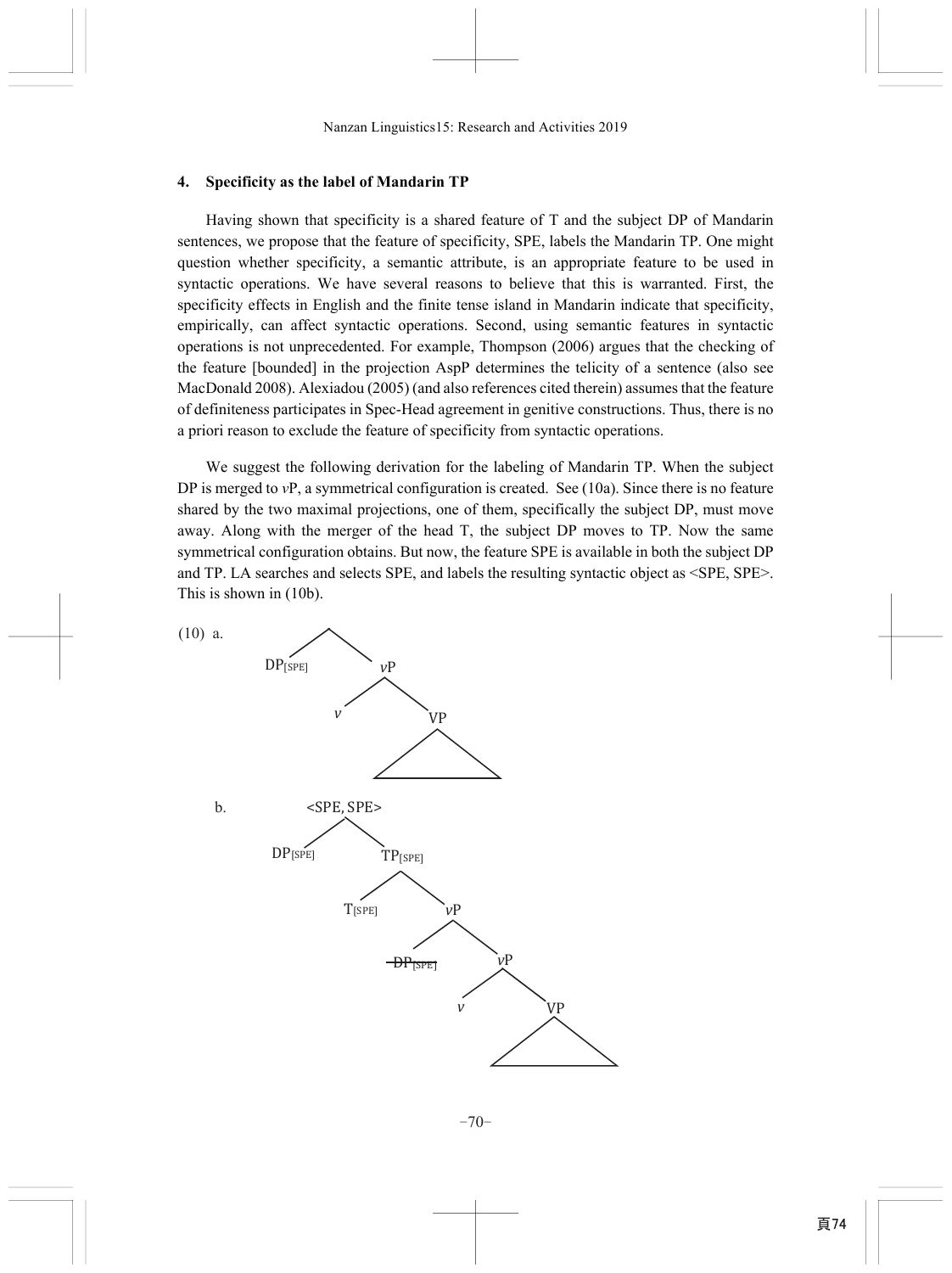This proposal has the following merits. First, it accounts for the grammatical phenomena in Mandarin discussed in the previous section, namely the specificity island effect of the finite tense clause, and the definiteness-specificity of the subjects of Mandarin sentences. They have been seen as separate phenomena independent of each other, but under the present proposal, they are unified in a principled account along with the labeling of the Mandarin TP.

 Second, this theory can provide a basis for an account of the multiple-subject sentences in Mandarin. Li and Thompson (1981: 92-93) note that Mandarin sentences can take two subjects.<sup>4</sup>

(11) a. Xiang bizi chang. elephant nose long

'Elephants' noses are long / Elephants have long noses.'

 b. Wuge pingguo liangge huai le. five.CL apple two.CL spoil PERF

'(Of) the five apples, two are spoiled.'

 c. Jiaju jiu-de hao. furniture ole-NMZ good

'[Regarding] furniture, old ones are good.'

We suggest that multiple subjects are possible in Mandarin sentences because the feature of specificity does not require one-to-one correspondence. In English, the TP is labeled by the φfeatures. The φ-features are referential in nature and can function as a pronominal (Alexiadou and Anagnostopoulou 1998). Thus, they require one-to-one correspondence with the nominal that they agree with. But the feature SPE in Mandarin does not require one-to-one correspondence. Specificity is a feature that restricts the possible denotation of a nominal; it is not referential itself. As a consequence, additional subjects can be merged to a TP with recursive labeling of  $\leq$ SPE, SPE $>$  as long as the subjects are definite or specific.<sup>5</sup>



<sup>4</sup> Li and Thompson call them "double-subject sentences."

-

 $5$  We assume that the acceptability of multiple subjects in a Mandarin sentence and the possible semantic relation between the subjects are determined by semantics and world knowledge, which is not directly relevant to the recursive labeling of TP and the feature SPE.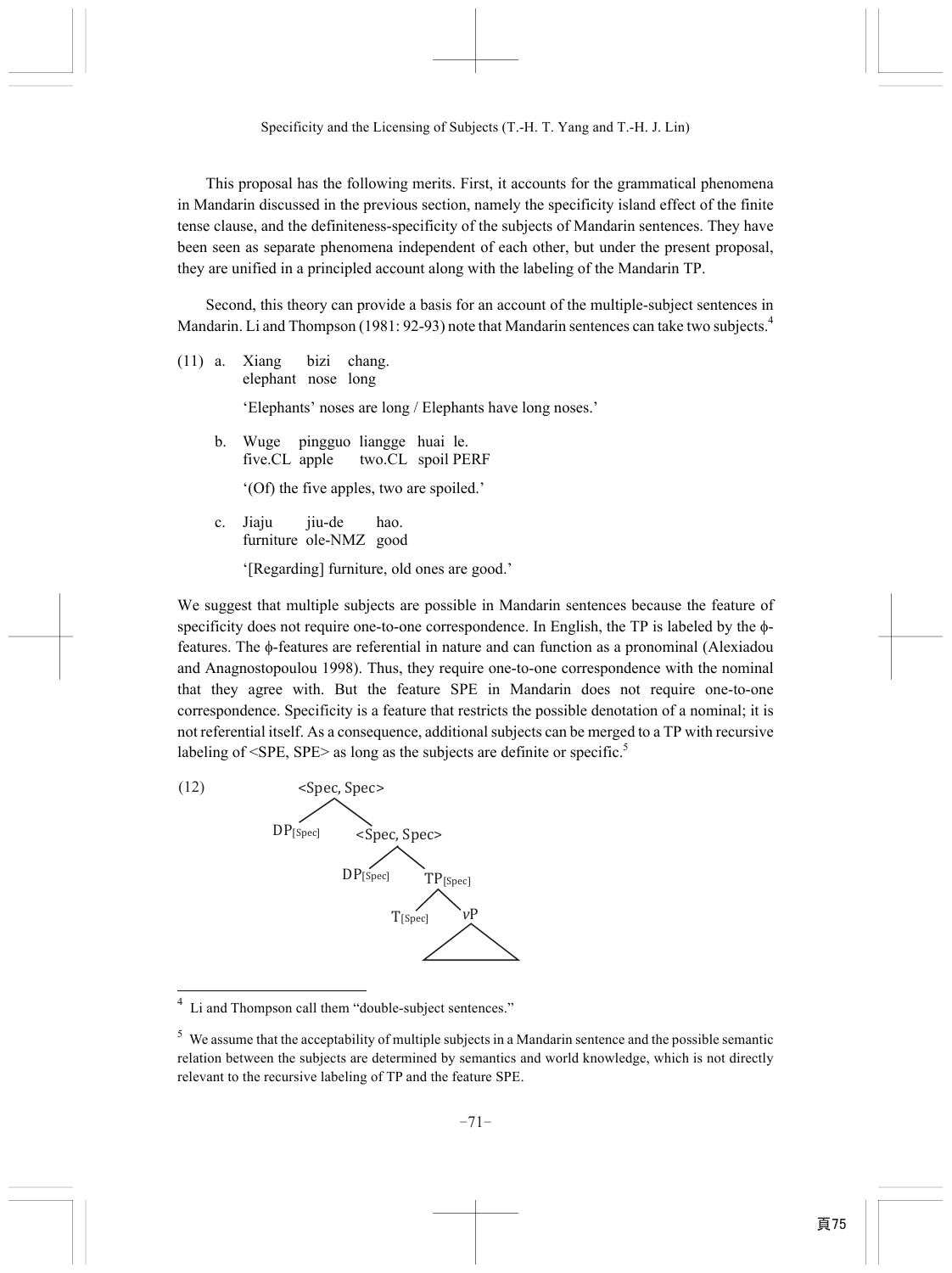If this proposal is correct, a major parametric difference between the English type of languages and the Mandarin type of languages with respect to the labeling of TP is that, in the former, the labeling of TP is restrictive due to the referential nature of the criterial feature (the φ-features), and hence only one subject is sanctioned, whereas in the latter, the labeling of TP can be recursive and multiple subjects are permitted in a sentence, due to the non-referential nature of the criterial feature (the specificity feature), in the same spirit as Kuroda  $(1986)^6$ 

## **5. Extensions**

The proposed theory can be extended to other languages, in particular other analytic languages. Mandarin is an analytic language, which lacks morphological inflections such as φfeature agreement. One would expect that other analytic languages show similar grammatical properties as Mandarin with respect to the labeling of TP. This expectation appears to be correct. Vietnamese and Thai require that subjects be definite or specific (see (13a) and (14a)); they also permit multiple subjects in a sentence (see  $(13b)$  and  $(14b)$ ).<sup>7</sup>

(13) Vietnamese

|      | học sinh tới rồi.<br>a. *Hai<br>two.CL student come PERF<br>'Two students have come.' |                                |                        |                 |              |             | (*Indefinite reading)                          |  |
|------|---------------------------------------------------------------------------------------|--------------------------------|------------------------|-----------------|--------------|-------------|------------------------------------------------|--|
|      |                                                                                       | b. Voi<br>elephant TOP         | (thi)                  | mũi rất<br>nose | verylong     | dài.        |                                                |  |
|      | '(Regarding) elephants, [their] noses are long.'                                      |                                |                        |                 |              |             |                                                |  |
| (14) | Thai                                                                                  |                                |                        |                 |              |             |                                                |  |
|      |                                                                                       | a. *nak.rian<br>student        | so: $\eta$ khon<br>two | CL              | come         | <b>PERF</b> | ma: $l\varepsilon$ : $w$ (*Indefinite reading) |  |
|      | 'Two students came'                                                                   |                                |                        |                 |              |             |                                                |  |
|      | $\mathbf{b}$ .                                                                        | chang ca.mu:k ja:w<br>elephant | nose                   | long            | ma:k<br>very |             |                                                |  |
|      | '(Regarding) elephants, [their] noses are long.'                                      |                                |                        |                 |              |             |                                                |  |

These phenomena indicate that Vietnamese and Thai may also label the TP by the feature of specificity, the same as Mandarin. This provides further support for the theory proposed in

-

<sup>6</sup> See Saito (2016) for a similar idea.

<sup>&</sup>lt;sup>7</sup> We are grateful to Tran N. Phan and Noppakao Sirintranon for the Vietnamese and Thai data.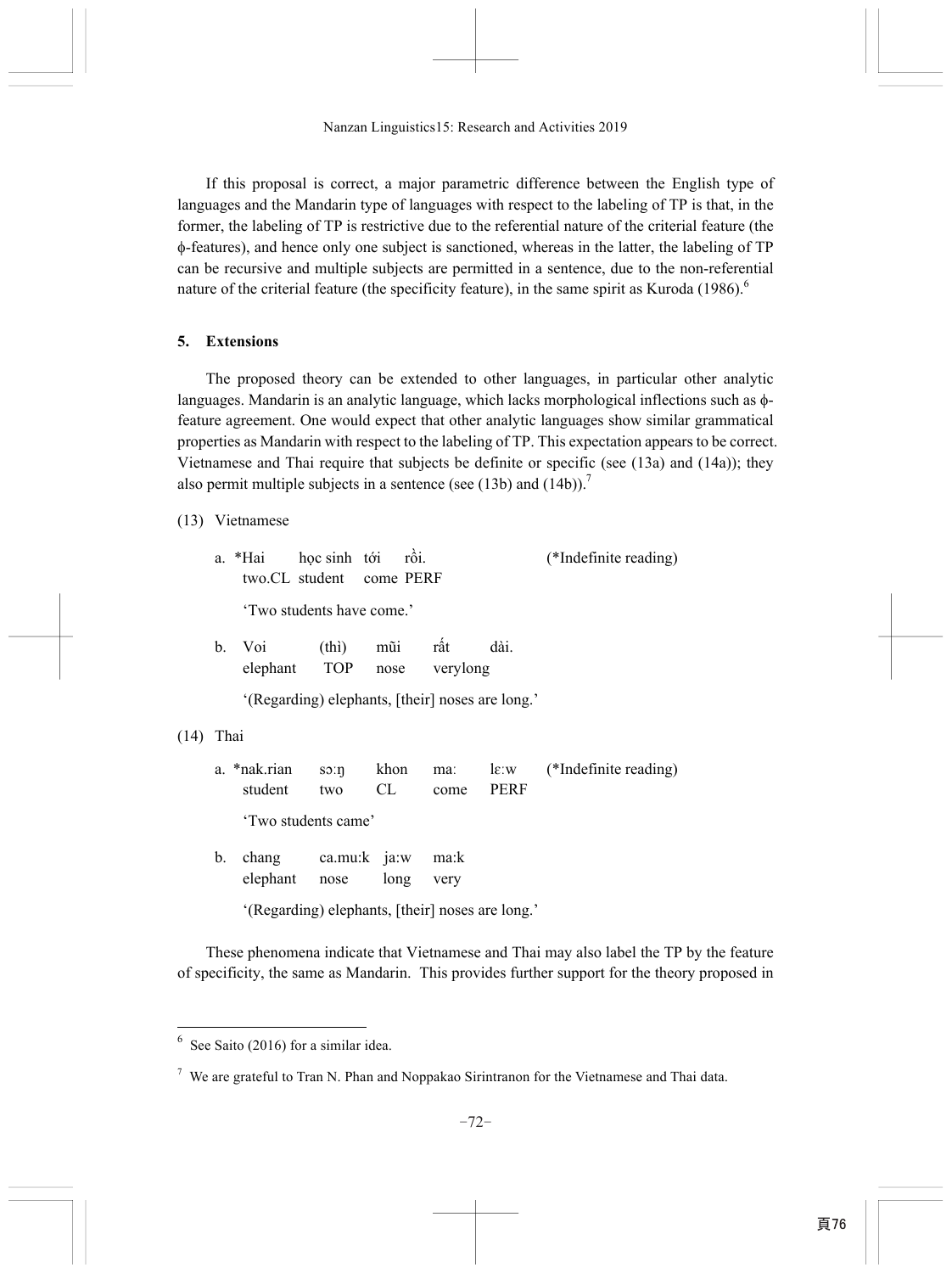this work $8$ 

 Japanese is also a language that permits multiple subjects in a sentence. (See Kuno 1973; also see Kishimoto 2017.) See the following examples, where the subjects are marked with the nominative case marker -*ga*.

(15) a. Zoo-ga hana-ga naka-i. elephant-NOM trunk-NOM long-PRES 'As for the elephant, its trunk is long.' b. Bunmeikoku-ga dansei-ga heikinzyumyoo-ga mizika-i. civilized.country-NOM man-NOM average.life.span-NOM short.PRES

'It is in the civilized countries that males' average life span is short.'

Saito (2016) argues that case in Japanese is an "anti-labeling device," in the sense that an XP that is marked by a case is invisible to the search of LA. That is, when  $\alpha$  and β are merged to form γ, if  $\alpha$  is marked with case, this makes  $\alpha$  invisible for labeling and β provides the label for γ (Saito 2016: 131).

(16)  $\gamma = {\alpha$ -Case, β}

-

- (i) a. Duoshao xuesheng lai le? how.many student come PERF 'How many students have come?'
	- b. Liangge xuesheng lai le. two.CL student come PERF 'Two students have come.'

This reminds us of Li's (1996) proposal, that number expressions should be divided into two groups with respect to two different interpretations: (i) a quantity interpretation or (ii) a non-quantity indefinite individual-denoting interpretation. According to Li, quantity-denoting number expressions can occur in the topic and subject positions, whereas individual-denoting number expressions cannot. This explains why when having a quantity reading, a numeral subject as shown in (ib) is allowed.

 In such sentences, however, the subject is still not an indefinite. Note that the quantity reading of the subject in (ib) comes as an answer to the preceding question sentence, which inquiries about the number of students that have come. Thus, the quantity reading of the subject of (ib) should be understood as a *focus expression* that excludes other possible quantities. In the focus reading, the subject numeral is not an indefinite (because a focus nominal is a strong quantifier), even though it denotes a quantity. Tran, N. Phan (personal communication) points out that numeral subjects in Vietnamese exhibits the same phenomenon.

<sup>&</sup>lt;sup>8</sup> There are actually occasions in which a numeral subject in Mandarin can take a quantity reading. In the following example, the subject of the answering sentence denotes a quantity rather than two specific students.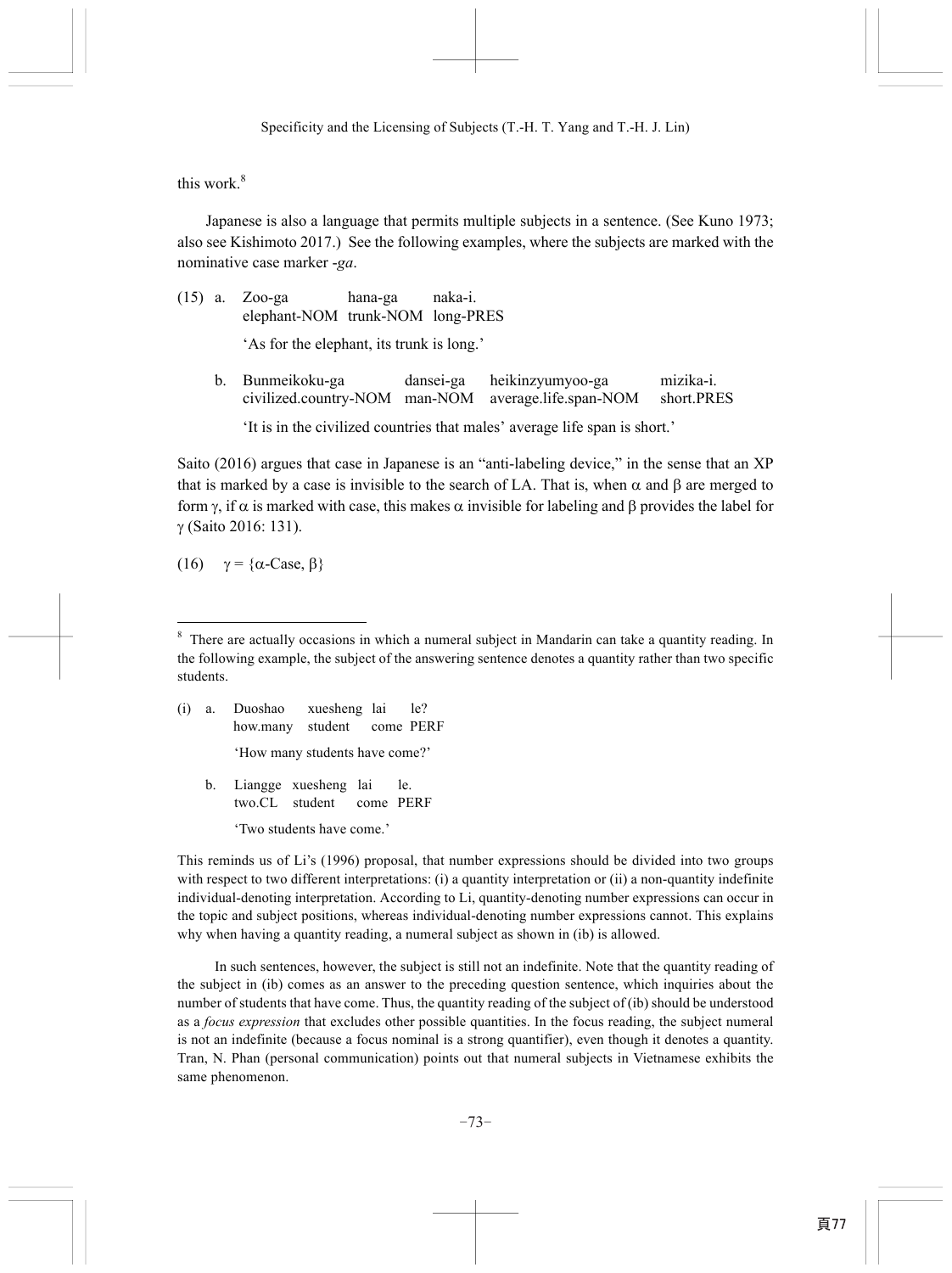Saito analyzes the multiple subject construction in Japanese in the following way. He adopts Bošković's (2007) theory that a DP can probe a head for case valuation. In Japanese, a multiple-subject sentence has the following structure (Saito 2016: 135):





Since case is an anti-labeling device, the DP subjects in the structure are not visible to LA; the syntactic object created by the merger of each DP is recursively labeled as T' or TP. The DP subjects then probe the case value provider T and have their case features valued as nominative.

 To conclude, we suggest that languages may use features that are available to them for labeling purposes, which may be different from language to language. In English, φ-features are available for T and the subject DP, so it is used as the criterial feature for the labeling of TP. Mandarin has no φ-feature agreement; however, the feature of specificity is available, and therefore it is employed for the labeling of TP in Mandarin. Some languages, nevertheless, might fall outside of the scope. Same as Mandarin, Japanese is also a language that lacks φfeature agreement. As proposed by Saito, it is likely that Japanese labels its TP via another mechanism, namely the anti-labeling device. There are many interesting questions that bear on this issue; we will leave them for future studies.

#### **References**

Alexiadou, A. (2005) "Possessors and (in)definiteness," *Lingua* 115, 787-819.

- Alexiadou, A. and E. Anagnostopoulou. (1998) "Parametrizing AGR: word order, V-movement and EPP-checking," *Natural Language and Linguistic Theory* 16, 491-539.
- Bošković, Ž. (2007) "On the locality and motivation of Move and Agree: an even more minimal theory," *Linguistic Inquiry* 38, 589-644.

Chomsky, N. (1986) *Barriers*, MIT Press, Cambridge, Mass.

Chomsky, N. (1995) *The minimalist program*, MIT Press, Cambridge, Mass.

Chomsky, N. (2013) "Problems of projection," *Lingua* 130, 33-49.

Chomsky, N. (2015) "Problems of projection: extensions." In E. Di Domenico, C. Hamann, and S. Matterini, eds. *Structures, Strategies and beyond: Studies in honour of Adriana Belletti*, 3-16, John Benjamins, Amsterdam.